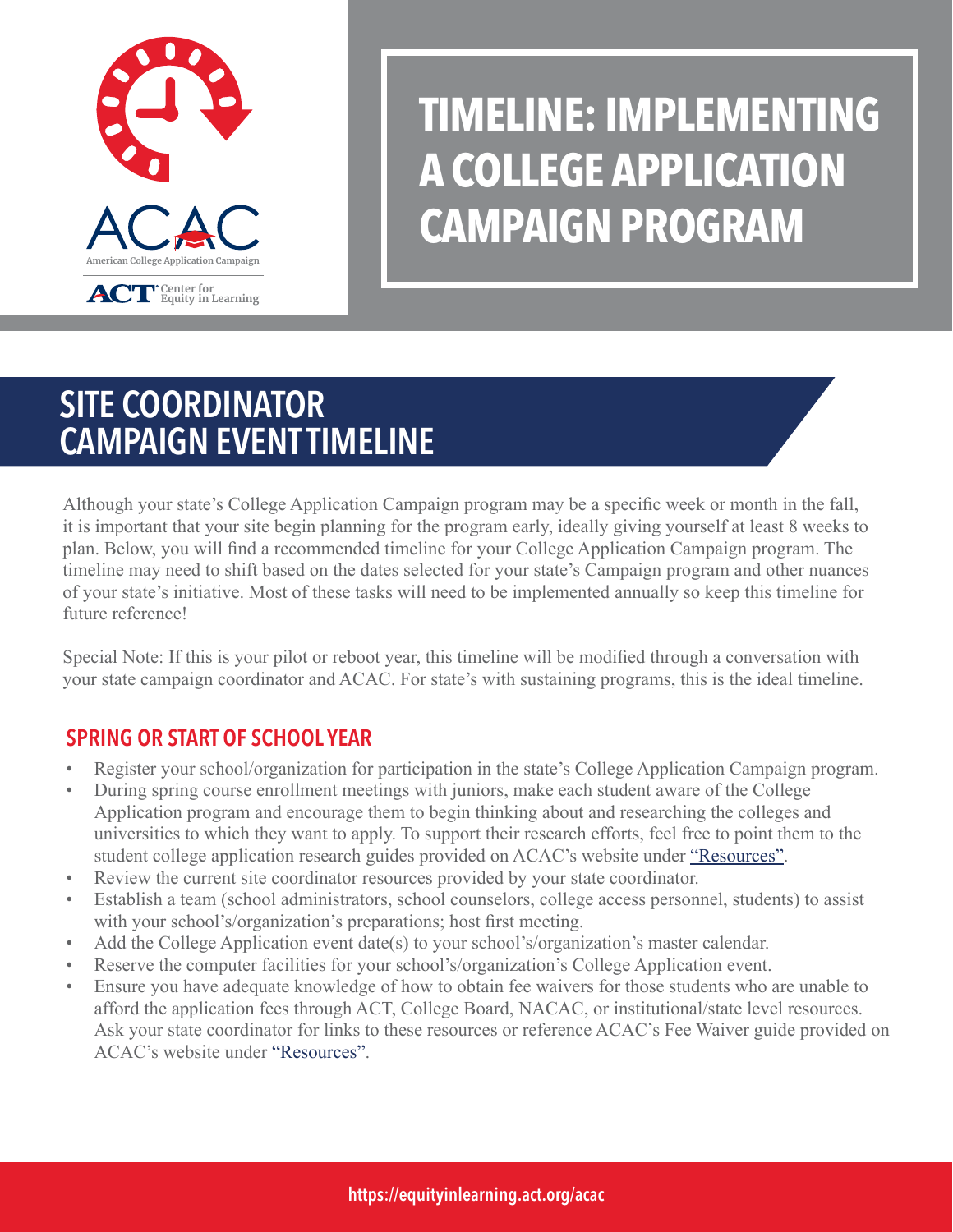## SITE COORDINATOR CAMPAIGN EVENT TIMELINE

Site Coordinator resources, referenced throughout this timeline, are available on th[e ACAC Resources web page.](https://equityinlearning.act.org/acac/resources/)

#### 8 WEEKS PRIOR TO EVENT, WEEK OF:

- Confirm that your school's information is listed correctly on the state's College Application event website. Contact your state coordinator if there are issues.
- Communicate the opportunity to students, families, and the community using information letters available on the ACAC website under [Site Coordinator Resources](https://equityinlearning.act.org/acac/resources/site-coordinator-materials/) or as provided by your state coordinator. This is a great way to recruit volunteers!
- Communicate with volunteers for your event using the volunteer resources available under [Site Coordinator Resources,](https://equityinlearning.act.org/acac/resources/site-coordinator-materials/) or by making announcements at school meetings, PTA/PTO meetings, and/or family nights. If your school has a background check requirement for volunteers, be sure to follow those guidelines.

### 7 WEEKS PRIOR TO YOUR EVENT, WEEK OF:

- Arrange a schedule for your event, including which groups or classes of students will participate at what time. We ask participating host sites to include all students in making a plan for their future. A sample schedule is available on ACAC's website under [Site Coordinator Resources](https://equityinlearning.act.org/acac/resources/site-coordinator-materials/).
- If your state is using a web portal for the program, ensure seniors have created web accounts, if applicable.
- Encourage students to begin career, major, and college research. Download the [Encourage app](https://encourageme.com/download/) or use websites such as ACT's [MyACT](https://www.my.act.org), [College Board's Big Future](https://bigfuture.collegeboard.org/), [Education Trust's College Results](http://collegeresults.org/), and other appropriate resources.
- Point students to ACAC student worksheets or have them download the [Encourage app](https://encourageme.com/download/) to keep track of the information they are gathering. Talk to students about match, fit, and cost, and also about applying to a variety of colleges including reach, target, and likely schools. Utilize ACAC's student college research worksheet and college match and fit toolkit available on our website under [Resources](https://equityinlearning.act.org/acac/resources/).
- Review supplemental activities provided in site coordinator resources and determine which activities you want to use to make your school's event fun and exciting.
- Encourage teachers to begin connecting classroom lessons to your College Application program. Utilize ACAC's 10 Ways to Build Excitement for College Application Events resource found on our website under [Site Coordinator - Pre-Event Planning Resources](https://equityinlearning.act.org/acac/resources/site-coordinator-materials/).

#### 6 WEEKS PRIOR TO YOUR EVENT, WEEK OF:\_\_\_\_\_\_\_\_\_\_\_\_\_

- Provide application fee waiver information to eligible students. Check with your state coordinator as some provide a statewide fee waiver list for host site coordinators to utilize. Discuss/create worksheet with payment options for students who do not qualify for fee waivers.
- If your state has a web portal, determine which students have not created accounts. Likewise, have students create accounts with Common App if they are applying to institutions that accept that application.
- Begin implementing College Application event supplemental activities. Recommendations are included within ACAC resources page of our website.

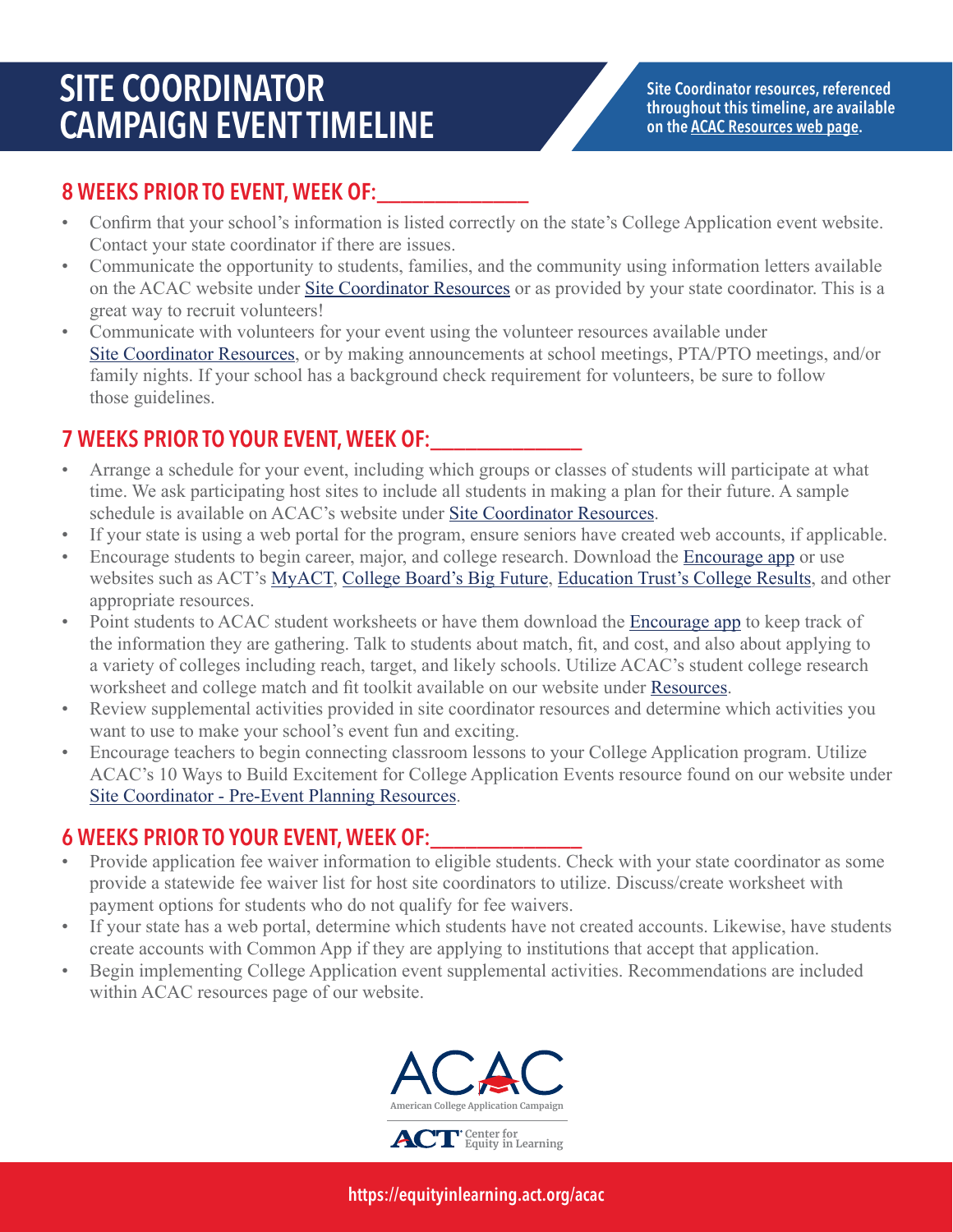## SITE COORDINATOR CAMPAIGN EVENT TIMELINE

Site Coordinator resources, referenced throughout this timeline, are available on th[e ACAC Resources web page.](https://equityinlearning.act.org/acac/resources/)

• Contact the Mayor's office to have your College Application Day(s) proclaimed. If other schools in your city are hosting events, coordinate with them on the request. A template is available on the ACAC website.

### 5 WEEKS PRIOR TO YOUR EVENT, WEEK OF: \_\_\_\_\_\_\_\_\_\_\_\_\_

- If applicable, follow-up with those students who have not created a web portal account and those who have not begun college research.
- Discuss the research students have done and where they would like to apply. Ensure they have a nice mix of schools on their list (reach, target, and likely schools). We recommend that each student apply to at least four colleges, with the goal of submitting between 4-6 applications. Remind students of ACAC's College Research Worksheet.
- Reconfirm that computer facilities are reserved for the event and that your school's technology coordinator is ready and willing to serve should any technology issues arise.
- Have students download the [Encourage app](https://encourageme.com/download/) where students can receive personalized, step-by-step guidance on the college-going process including college matches and scholarship opportunities as well as resources to help students understand how to build a balanced college list.

### 4 WEEKS PRIOR TO YOUR EVENT, WEEK OF: \_\_\_\_\_\_\_\_\_\_\_\_\_

- Consider hosting a recommendation letter writing workshop for School or District leads. Encourage them to share with counselors and teachers who are new to the process.
- Inform students they should start on any required essays or personal statements.
- Create a schedule for volunteers, taking into account the availability of your volunteers, as well as breaks and lunch.
- Determine how your school will collect data to track the number of students who participated and number of applications submitted. Contact your ACAC state coordinator for guidance and state data collection requirements.

### 3 WEEKS PRIOR TO YOUR EVENT, WEEK OF:

- Remind families of your school's College Application event using a phone tree, blast emails, school newsletters, and/or social media to let them know that their students may need their help to prepare.
- Send a message to your volunteers to give them the details of your event, including when/where to meet.
- If using a web portal to apply, confirm that all seniors have created an account. Follow up with seniors as needed.
- Remind students to continue working on any required essays or personal statements.

### 2 WEEKS PRIOR TO YOUR EVENT, WEEK OF:

• Send notification to parents/guardians explaining the day and when it is happening so they can help prep their children.



https://equityinlearning.act.org/acac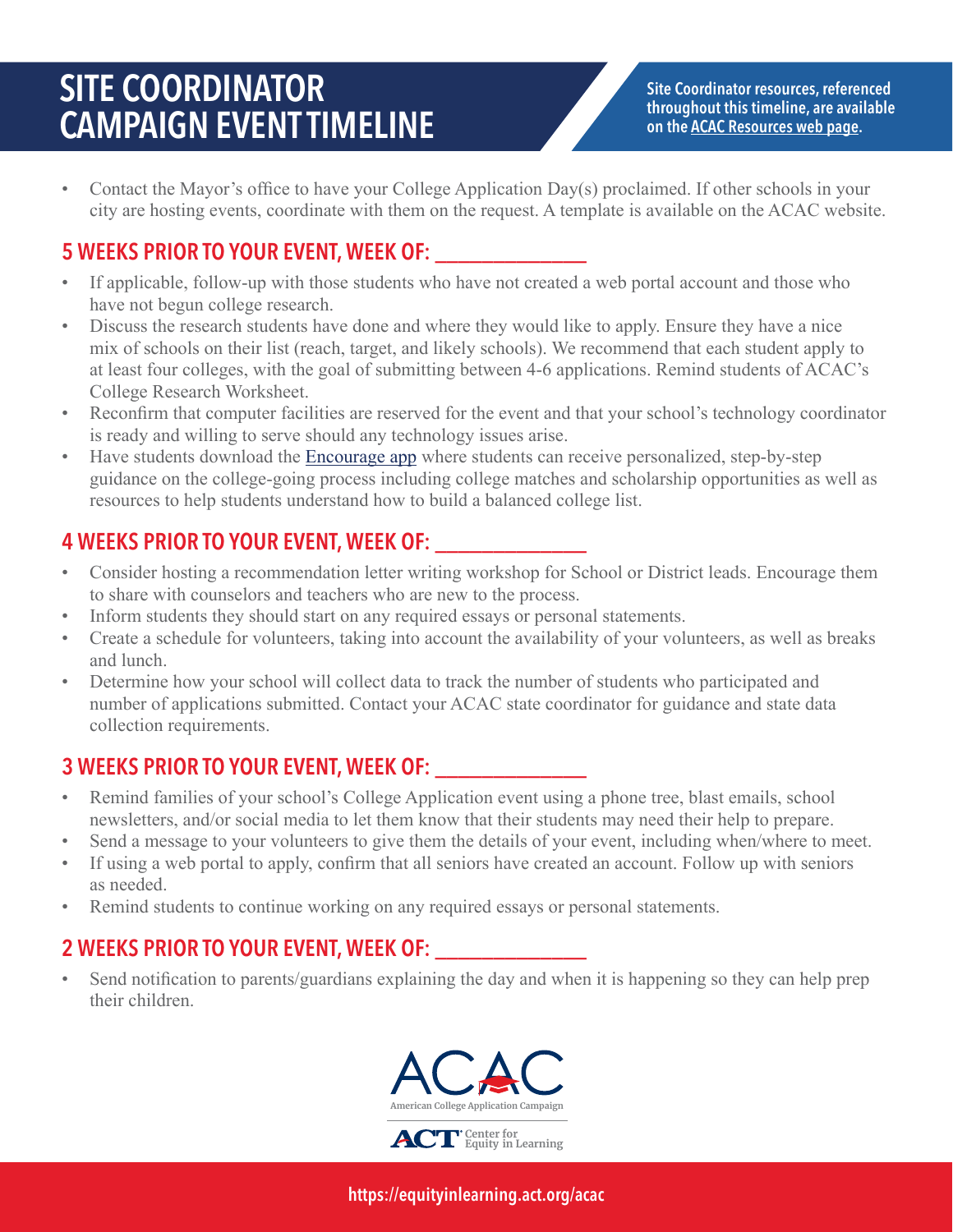## SITE COORDINATOR CAMPAIGN EVENT TIMELINE

Site Coordinator resources, referenced throughout this timeline, are available on th[e ACAC Resources web page.](https://equityinlearning.act.org/acac/resources/)

- Remind families that now is the time to have a sit down conversation with their child about the colleges on their list.
- Remind teachers, counselors and administrators of the event schedule and ensure all seniors will have the opportunity to participate.
- Be sure that you have and use event materials provided by the state coordinator.

### 1 WEEK PRIOR TO YOUR EVENT, WEEK OF:

- Make an announcement to remind students that the event is next week, and remind them that they will need to:
	- Know where they would like to apply and remind them of the importance of including reach, target, and likely schools on their list.
	- Have a plan for application fees and to speak with their school counselor if they believe they qualify for a fee waiver.
	- Remind students to confirm required essays or personal statements are proofed and in final version, and to be sure they can access it from the cloud or as an email attachment, or that they bring it on a thumb drive.
	- Gather the information needed to complete applications. Some information may need to come from families (residency information, social security number, etc.). Use the ACAC Student Application [Worksheet](https://equityinlearning.act.org/acac/resources/site-coordinator-materials/) to help them keep track of their information.
- Make final preparations for your event.
- Encourage school staff to wear college clothing on the day(s) of the event.
- Alert your local media about your event. A press release template is available on the ACAC website.
- Use the ACAC [Student Application Worksheet](https://equityinlearning.act.org/acac/resources/site-coordinator-materials/) to help them keep track of their information.
- Send volunteers a reminder about the event a day or two prior to your event.
- Place a reminder about the event of your school's website home page.
- Confirm all volunteers and staff understand the data collection process.

### YOUR COLLEGE APPLICATION DAY!

- Enjoy your college application event!
- Welcome volunteers and thank them for their support!
- Let them know what their role is for the day; ensure they receive a badge or sticker identifying them as a volunteer. Templates and recommended volunteer tasks are available on ACAC's website.
- Eligible students should register for their FSA ID during the College Application event.
- Participating students should "sign-out" of the event and provide the requested information. This is a critical step for proper data collection.
- Ensure students get the Next Steps and FAFSA Completion event handouts available on ACAC's website - after they apply to college.
- If required by your state coordinator, students, volunteers, and/or site coordinators should complete requested surveys.

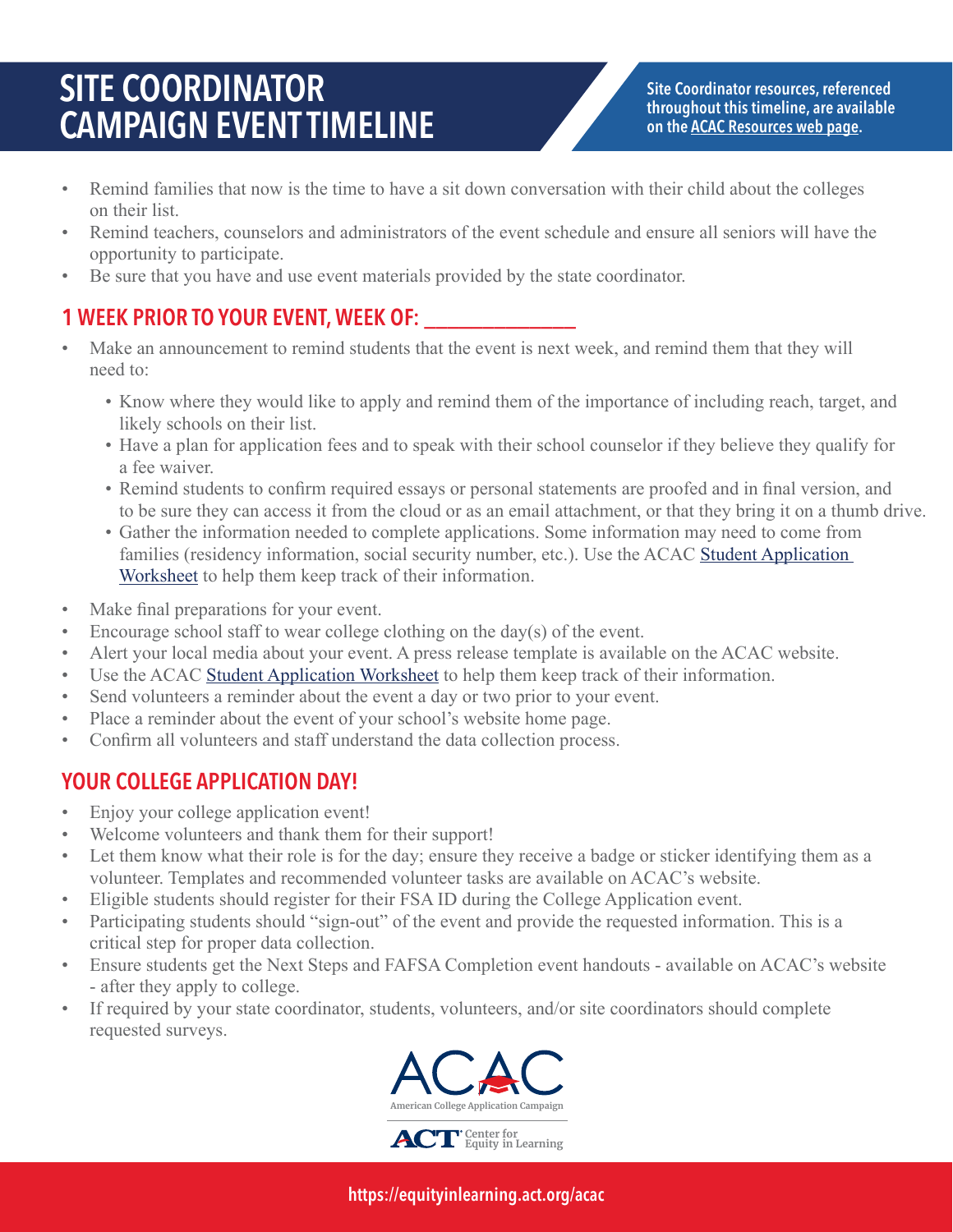### AFTER YOUR EVENT

- Remind students to complete the college application process by ensuring they submit their transcripts, letters of recommendation, and/or college entrance exam scores to the institutions to which they applied.
- Submit any requested data to your state coordinator.
- Communicate the program's impact with the local media. A post-event press release template is available on ACAC's website.
- Thank your volunteers. A sample thank you letter is available in ACAC's resources.
- Follow-up with school team and your state coordinator to share your success!
- Remind students to share where they applied through the host site's data tracking process. Schools may use a sign out sheet or a state specific web portal.

## SITE COORDINATOR **CHECKLIST**

Site Coordinator resources, referenced throughout this timeline, are available on th[e ACAC Resources web page.](https://equityinlearning.act.org/acac/resources/)

#### PRE-EVENT PREPARATION: FIRST STEPS

- Print and review your state's Site Coordinator Manual and/or resources
- Identify and reserve facilities for the College Application event
- Add College Application event to school calendar
- Identify a School Team to build support and assist with tasks; use Resources Audit template to identify members of team
- Host School Team meeting to discuss implementation of program at your school
- Host workshops at the school or district level to ensure staff and volunteers feel informed in supporting students through recommendation letter writing, building a balanced college match list, and essay writing.

#### COMMUNICATE OPPORTUNITY TO STUDENTS, THEIR FAMILIES, AND THE LOCAL COMMUNITY

- By information letters
- By phone calls or texts
- By social media post
- By posting information on school website, school newsletter, school marquee

#### PREPARE STUDENTS FOR THE EVENT

- Focus on activities that encourage students to research and identify schools that are the best fit for them. Use the ACAC College Research Worksheet.
- Sponsor and/or support participation in college fairs or college visits
- Distribute ACAC College Research Worksheet for students to complete before event
- Implement college exploration and preparation assignments in classrooms
- Identify and meet with students eligible for application fee waivers



https://equityinlearning.act.org/acac